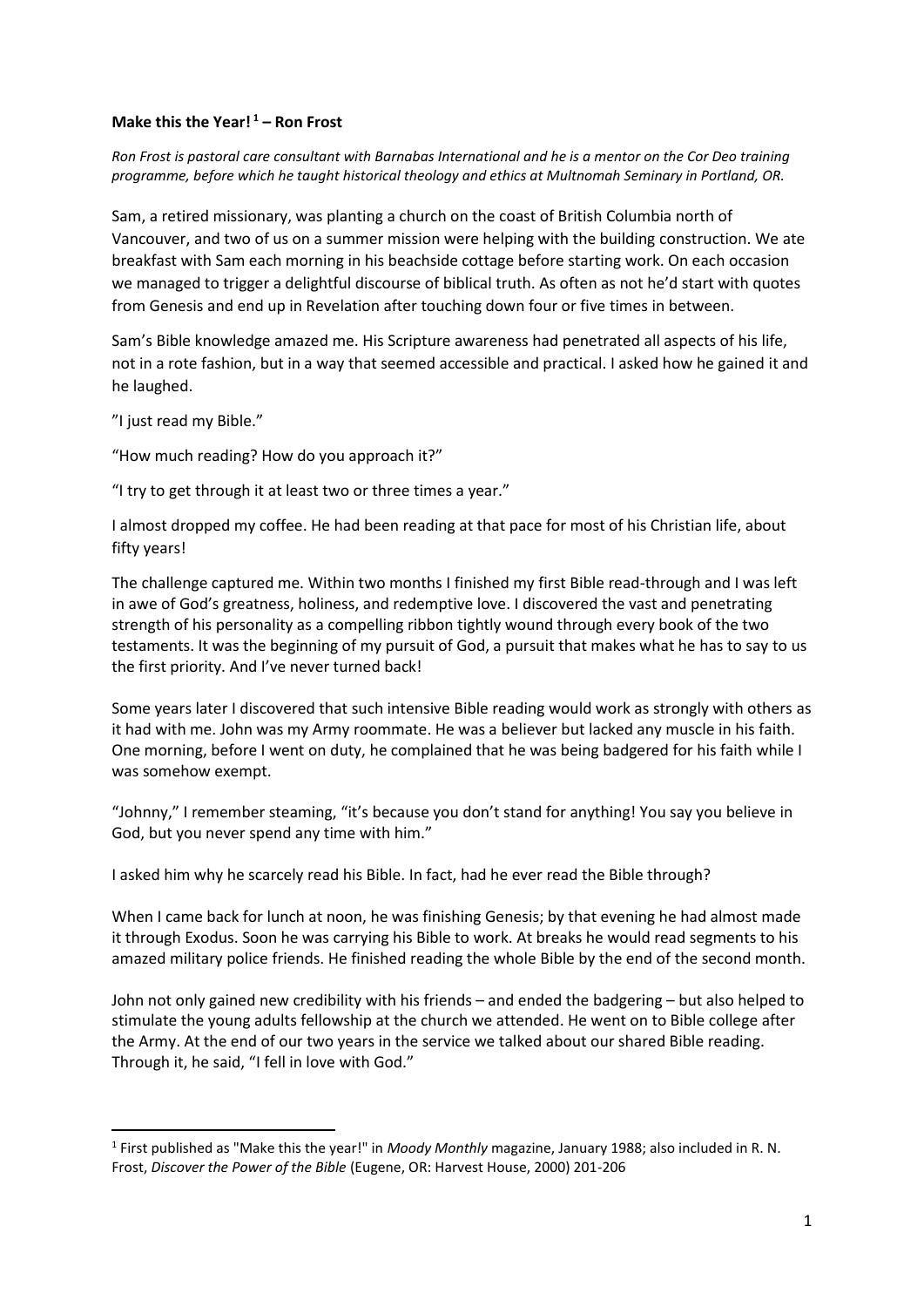I've since adopted a team-reading approach and have read through the Bible with almost a dozen partners. That started at a church in Boise when I invited a new believer, Way, to take it up as a means to grow in his faith. His life prospered. Soon others who saw the change imitated our readthrough, though it was never formally promoted.

Two weeks ago I began another partnership read-through. Chris, my fellow-reader, is a 19-year-old in the college ministry I lead. He grew up in a Christian home, but until six months ago was generally indifferent to spiritual concerns. After participating in an early morning Bible study for five weeks, he asked for another study and I proposed a read-through together.

The rules are simple. We selected a date for completing the project (in this case, four months from our commencement). We meet Tuesday morning for an hour. We chat for about ten minutes and then begin to read verses aloud that we've underlined in our reading for the week – usually covering different sections of the Bible depending on our individual pace. Whoever gets to read first has ten minutes to read as many verses as possible before passing the baton to the partner. We don't explain our selections or try to apply the verses. We just read *verbatim* the wholetime. We never cover all the verses we've underlined, but that doesn't matter. We just stop whenever our time ends. Then we share requests and pray. It may not sound dramatic, but it is the highlight of my week.

# **The Dynamics**

The purpose is to read the Bible for flow in the same way we might read any good book: whenever the time offers itself. That way we look at a free evening or Saturday morning as a 'chance' to read, not as a duty. It quickly becomes a new appetite if we give the Spirit some room to work. Last Thursday, for example, Chris read for five hours, like he would if he had a great book and sometime to spare. Which, of course, he had on both counts!

As I mentioned already, we read at a personal pace, so we rarely share verses from the same Bible sections. This has never been a problem. In fact, it's useful because it gives a double exposure to every section of the Bible.

Underlining is essential for our concentration and serves as our only 'homework.' So, in our meetings we just read our selected passages without any need to teach or comment. Yet our verse selections are often revealing.

We also picked a completion date that would challenge us. It takes up some of our discretionary time, of course, but my daily reading usually involves just thirty minutes – as long as newspaper reading. I also look for longer reading stretches whenever I can, usually on a weekend, in order to catch more of the 'flow.' I enjoy those times most. As an important note, I encourage first-time readers to skim sections that are repetitive or technical – Old Testament law lists, genealogies, and the like. Follow the narrative for now and come back for those specifics later on.

## **Some Questions**

Isn't the Bible too diverse and complex for an untrained reader?

No, especially if a young Christian has a more mature believer to answer some of the basic questions that may arise. In our first exposures to learning anything, in school, or on the job, we're usually confronted with complexity. Nevertheless, we begin to find principles that become points of reference for further understanding. The task of a teacher or helper is to direct the learner toward